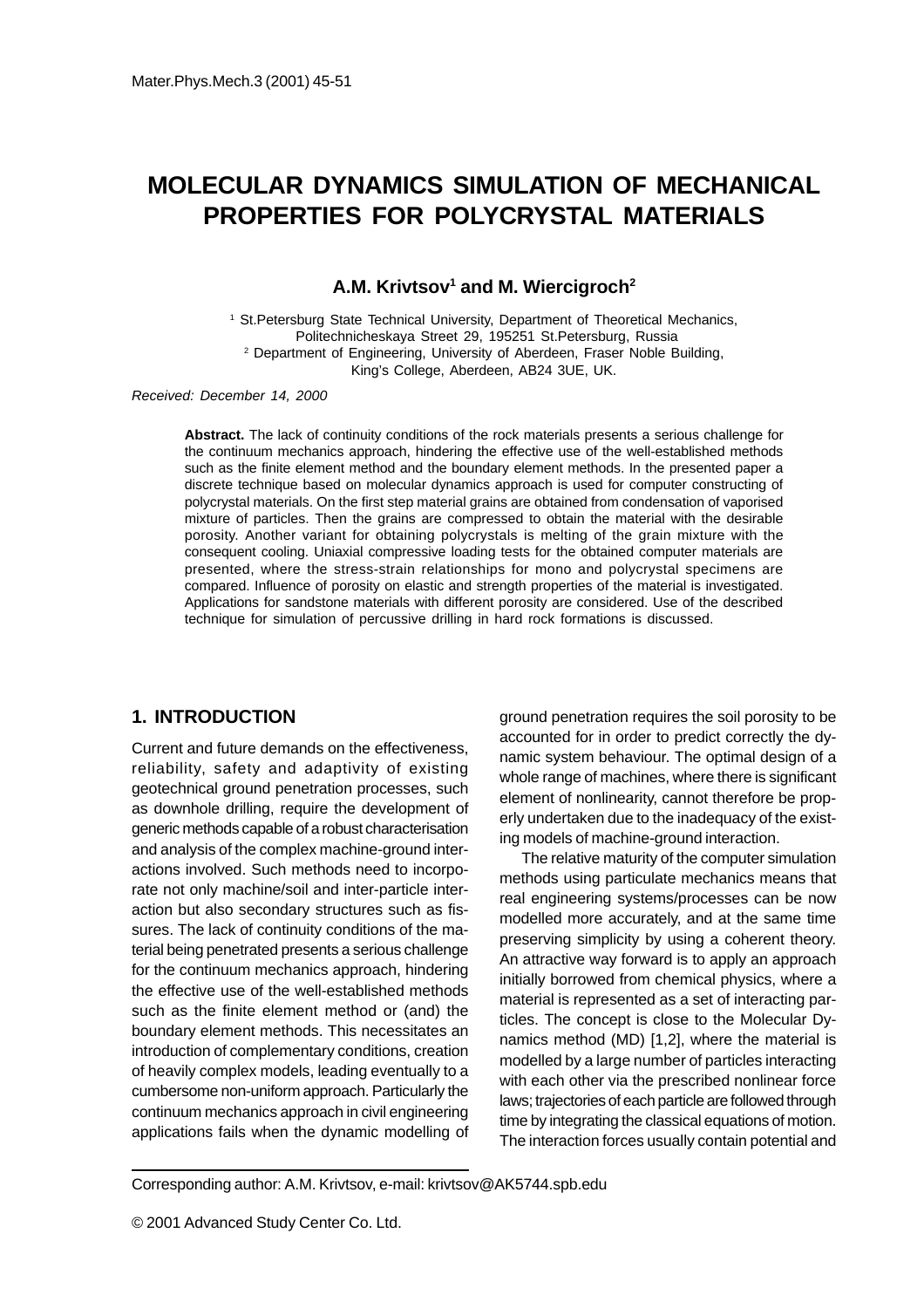Fig. 1. Lennard-Jones potential modelling the interaction forces between two particles.

dissipative components. One of the simplest examples of interparticle potential is the Lennard-Jones potential, depicted in Fig. 1. This potential has an  $r^{-6}$ attraction at long range and a  $r^{-12}$  repulsion at short range. For simulation of rock materials more complicated spline potentials can be used to give the best agreement with the elastic and strength constants of the materials. The dissipative components of the interaction forces are intended to describe viscose and dry friction between the material grains.

In the last decade MD has become one of the most powerful methods for studying condensed matter systems. It has been successfully applied to a wide variety of problems, including simulation of liquid crystals [3]; shock waves, fracture and plastic flow in solids [4], material modelling [5], to name a few. Recently an interest to simulation of polycrystal materials was highly increased; let us note the important results on plasticity in nanocrystals obtained by molecular dynamics simulation [6]. In many works on MD the particles cannot be considered as real atoms or molecules, but the term MD is used historically. It has been proven that in the current advancement of the computer technology, mesoscopic particle models can be effectively used. This is due to the fact that they can represent well the material at the grain level, whilst the computational complexity is still manageable.

## **2. METHODS**

The research programme into the application of novel nonlinear dynamics methods to percussive drilling of hard rock formations [7-9] has led the development of the special MD simulation methods. The first step in this process is to model the mechanical properties of the rock. The following idea of creating computer model for rock materials is used. Initially particles are randomly distributed in a rectangular area – Fig.2a. Then the simulation is started (integration of classical equations of motion) and due to attraction forces the particles start to coalesce forming grains. Fig.2a,b,c show sequen-



Fig.2. Particles coalescing in fluidised mixture, 2D computer simulation.



Fig.3. Grains combined from particles, 3D simulation.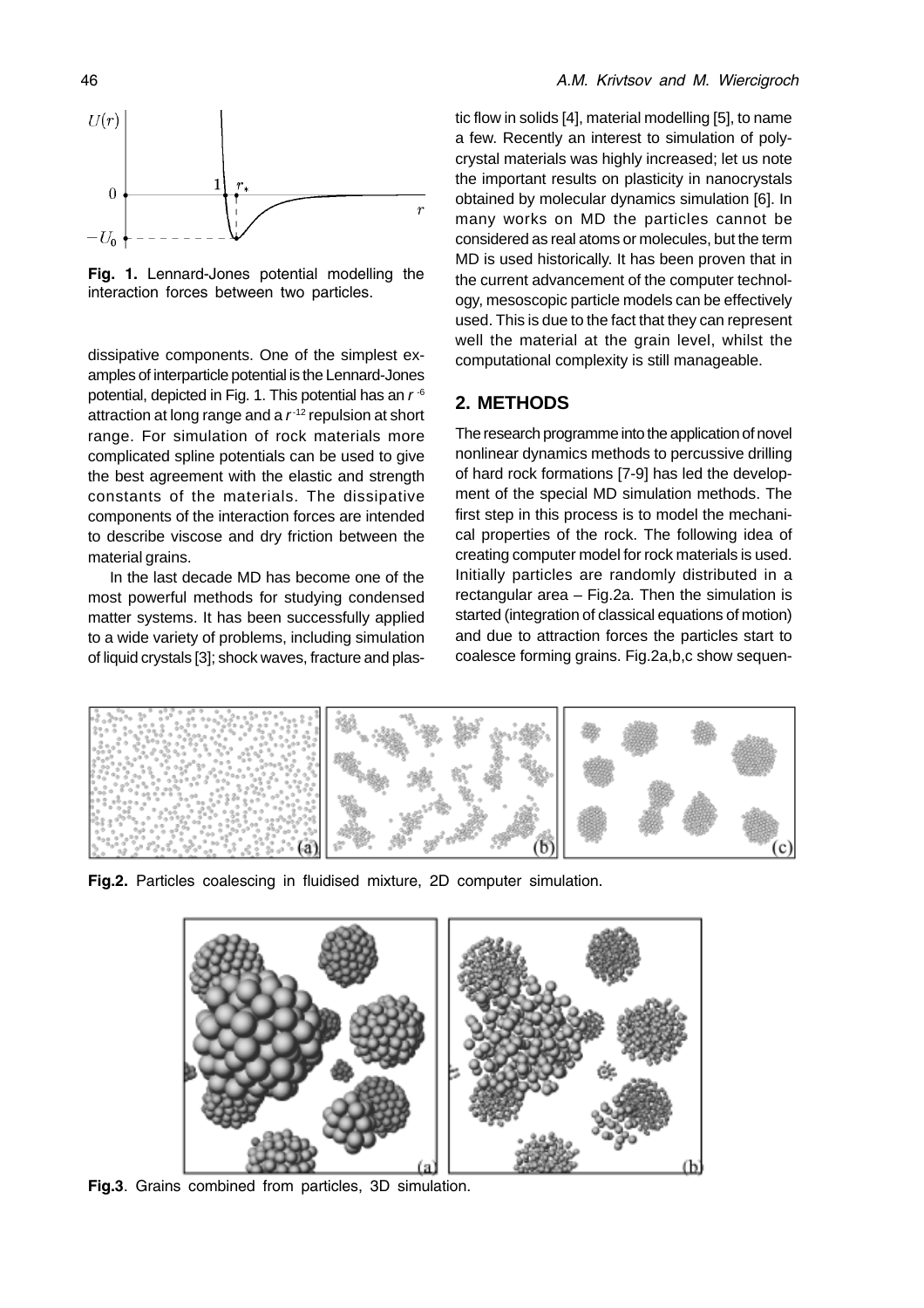

Fig.4. Compression of the grain mixture

tial moments of time while grain formation. Figs.2 correspond to 2D simulation, results of 3D simulation are depicted in Fig.3. In Fig.3b, to visualise better the inner structure of the grains, the radiuses are shown as if they were two times smaller then in Fig.3a.

The next stage of the material preparation is obtaining the polycrystal material from the grains. This can be done differently. The main variants are compression or melting techniques. In the compression method the mixture of the obtained grains is being compressed uniformly in all directions – Fig.4. Under compression the grains consolidate and form a porous material. In the melting method the grain mixture is being melted with consequent cooling down to the zero temperature. The melting means that a random component is added to the velocities of all particles, and these additional velocities are high enough to break the crystal structure of the grains.

Examples of the polycrystal computer materials with different porosity are shown in Fig.5, where for better visibility negative colouring is used – white for material and black for voids. Each 2D pattern consists of approximately 100 thousand particles. Zoom-up enlargement of a small area inside each pattern is provided to visualise the material structure, where individual particles can be identified. After the material with the required porosity is prepared it is used in various computer tests to determine its elastic and strength properties.

Fig.6a shows density of the material plotted against applied pressure (quantities are given in percents to their maximum value) for the compression technique. The graph clearly shows



Fig. 5. Material patterns with different porosity, simulation using 100 thousands particles; (a) 20% porosity, (b) 10% porosity, (c) 1% porosity.



Fig.6. Pressure versus density during compression.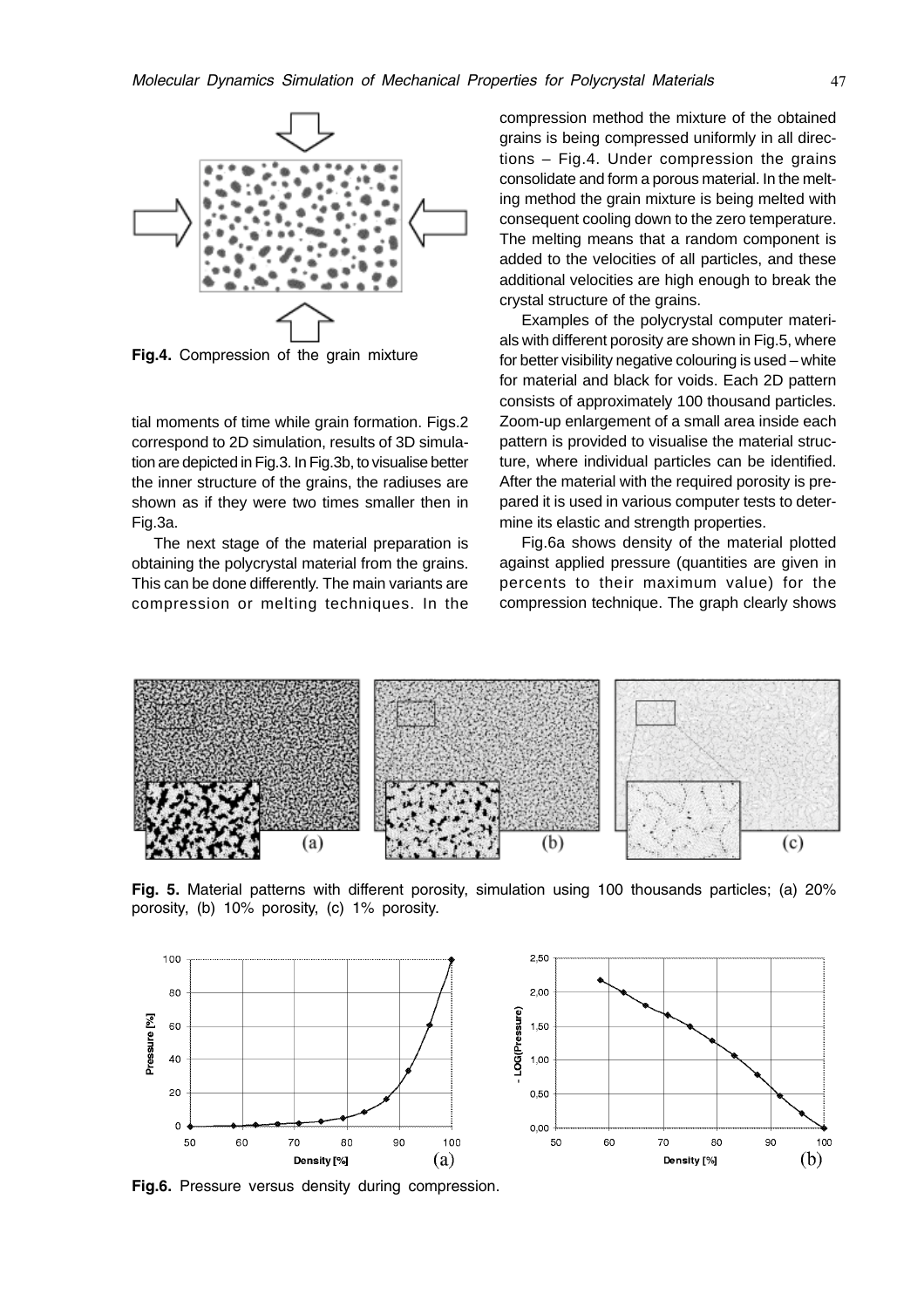

Fig. 7. Results of computer compression tests; (a) loading diagram for polycrystal material, (b) stress-strain diagrams for monocrystal and polycrystals with different porosity.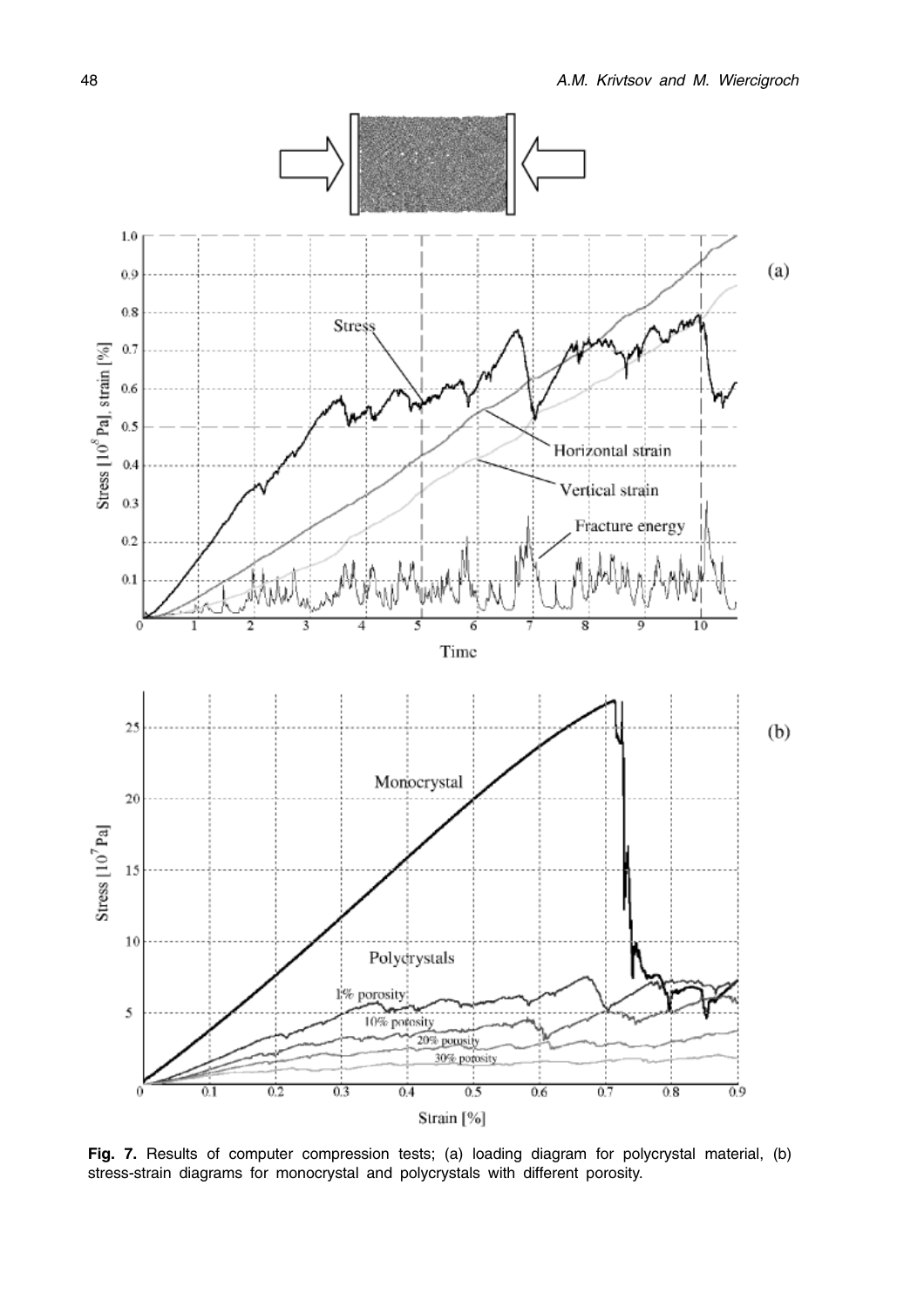

Fig. 8. Results of computer compression tests: polycrystal properties versus porosity.

exponential relation — logarithm of the pressure is nearly linear function of the density (Fig.6b), which is in a good agreement with experimental results [10].

# **3. RESULTS AND DISCUSSION**

Let us consider uniaxial compressive loading tests with the computer specimens possessing different porosity (Fig. 7). The parameters of the interparticle interaction are such that the specimens approximately show the mechanical properties of sandstone. The specimens used in the later computer experiments were obtained by the melting technique. The loading is stiff, i.e. the deformation (not the pressure) is being set during the loading. Fig. 7a shows the loading diagram for the polycrystal material. The horizontal axis is dimensionless computer time. The stress and strain in the direction of loading (horizontal direction in the figure) are measured during the computer experiment and they are plotted against the vertical axis in Fig. 7a. These quantities allow obtaining stress-strain relations, such as depicted in Fig. 7b. Strain in the direction orthogonal to the loading (vertical direction in the figure) is also measured and plotted. This allows calculating Poisson coefficient for the material.

The last quantity, which is plotted in Fig. 7a, is energy of the chaotic oscillations of the particles (further: fracture energy), which are initialised by the inelastic deformation in the specimen. The graphs in Fig. 7a clearly show that when the stress of the loading is dropping down, then immediately the fracture energy is sharply increasing. Thus we can see

transfer of the mechanical energy of loading to the heat energy of the chaotic oscillations. During the experiment the heat is continuously removed from the specimen by means of small dissipative forces acting on each particle. That is why the fracture energy is not accumulated in the specimen, but each time after the increase it is slowly decreasing until the next inelastic jump.

Stress-strain relations for mono and polycrystal specimens are compared in Fig. 8a. From the graphs it is clearly visible that strength for the monocrystal material is much higher then for the polycrystal ones. Moreover, monocrystal material shows brittle behaviour, the polycrystal specimens are more ductile. Strength, Poisson coefficient, and Young modulus of the polycrystals as functions of porosity are depicted in Fig. 8b. Values of all these mechanical properties decrease when the porosity of the material increases.

# **4. CONCLUDING REMARKS**

For the simulation of granular, polycrystal materials, such as rocks and soils the following two mesoscopic scale levels can be considered.

- Sub-grain level. The material grains are perfect crystals made of a number of the simple representative particles. On this level mainly the laws of interaction between grains are examined.
- Grain level. Each grain is modelled by a single particle represented as a rigid body, which can vary in shape and level of interaction potentials. This model is used for simulation of machinerock interaction involved with percussive drilling.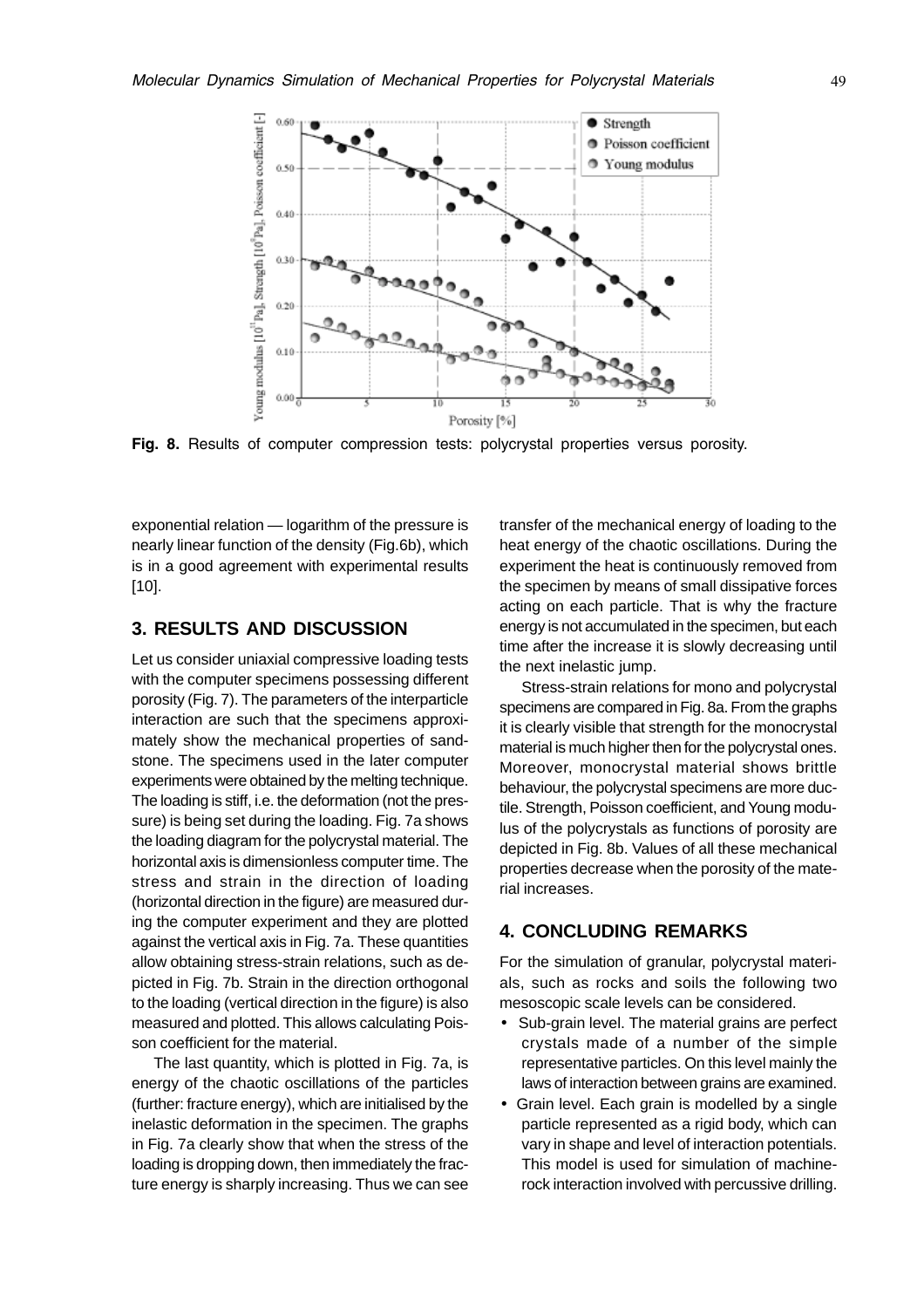

Fig. 9. Interrelationships between the models of different scales.



Fig. 10. Particle simulation of downhole percussive drilling; (a) propagation of the drillbit, (b) zoomup of  $(a)$ .

Interrelationships between the models on the different scale levels is depicted in Fig. 9 indicating the coupling between the "micro" and "macro" mechanics necessary to appropriately model the dynamic interactions during drilling process.

Computation on the sub-grain level involves many more degrees of freedom, since each material grain contains hundreds of particles, but this level can be studied with relatively simple interparticle potentials. For example according to [11] for brittle materials even the simplest Morse and Lennard-Jones potentials can give reasonable approximation, while ductile materials required many body potentials.

On the grain level more complex models of particle interactions are required, where not only forces but also moments have to be accounted for. These interaction laws are to be taken from the sub-grain level simulations. The grain-level models are used to obtain resistive forces, which then can be fed in the overall dynamics model of the percussive drilling devices.

To illustrate the practical application of the described above methods a slide from a computer simulation showing a downhole tool penetrating rock is depicted in Fig. 10. The drilling is performed by a traditional hammer bit, but with percussive

enhancement. From the simulation it can be clearly seen, how periodic impacts increase the material fracture. The light grey colour specifies cross-section of the hammer bit, which has an axial channel used for debris removal; dark grey colour specifies the rock being drilled. The simulation itself can be found at the Vibration Enhanced Drilling Research Group web site [12], where the majority of physical phenomena such as wave propagation, compaction, development of cracks and forming the debris, and dynamic progression of the tool in the drilled rock can be visually examined.

#### **REFERENCES**

- [1] M.P. Allen and A.K. Tildesley, Computer Simulation of Liquids (Clarendon Press, Oxford, 1987).
- [2] J. M. Haile, Molecular dynamics simulation: elementary methods (Wiley, 1992).
- [3] M. P. Allen, A. Warren and M. R. Wilson // Phys. Rev. E **57** (1998) 5585.
- [4] B. L. Holian and P. S. Lomdahl // Science **280** (1998) 2085.
- [5] D. R. Collins, W. Smith, N. M. Harrison and T. R. Forrester // J. Mat. Chem. **7** (1997) 2543.